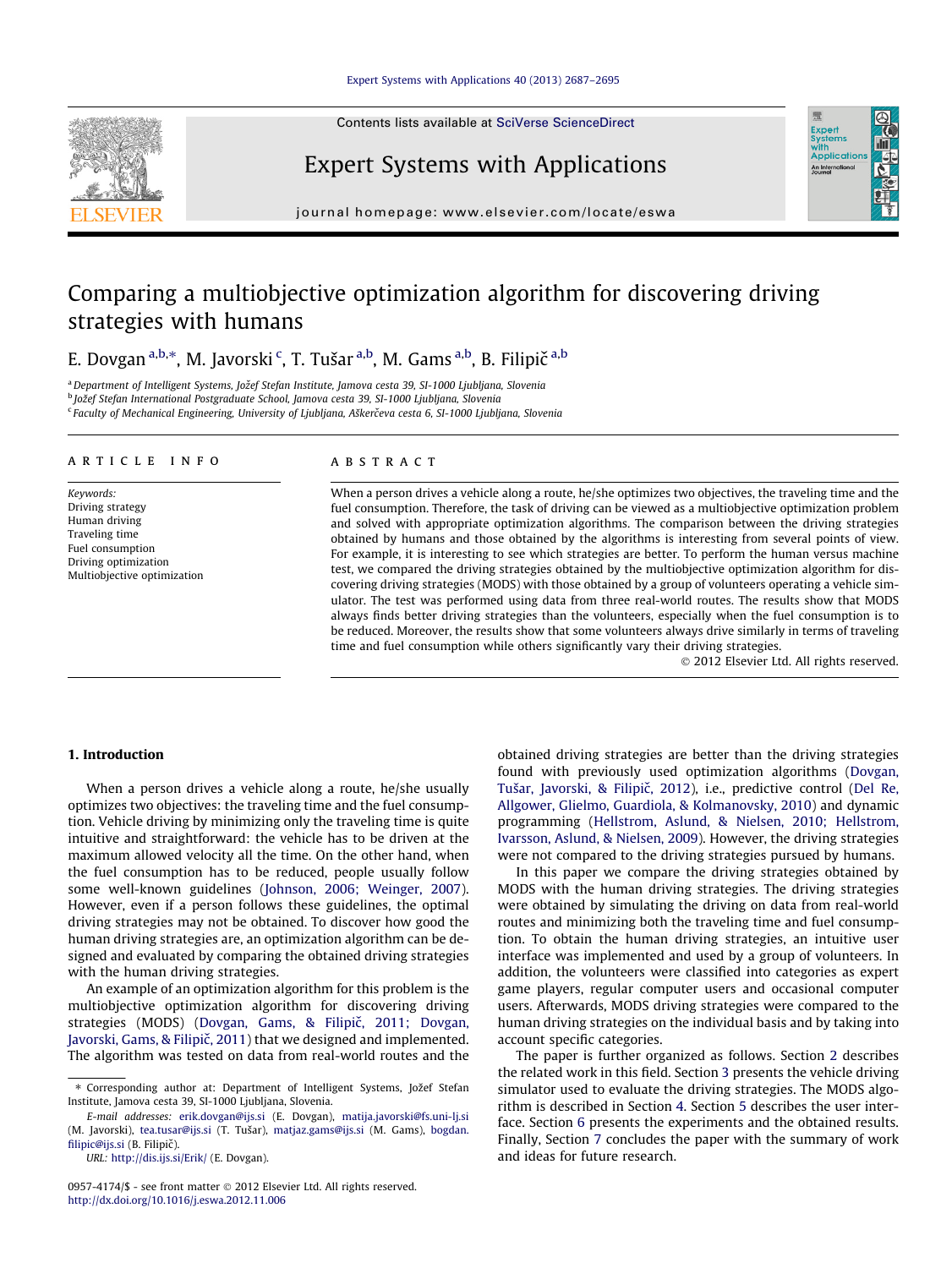## <span id="page-1-0"></span>2. Related work

There exist well-known guidelines for obtaining the driving behavior with low fuel consumption. For example, [Johnson](#page--1-0) [\(2006\), Weinger \(2007\)](#page--1-0) and other similar sites suggest to drive with a low velocity, to accelerate smoothly with moderate throttle, to shift to higher gears as soon as the desired velocity is reached by skipping intermediate gears, and to avoid braking whenever possible. However, there exist other guidelines for extreme reduction of fuel consumption suggesting that the optimal driving strategy for fuel reduction is the pulse-and-glide driving strategy. Such a driving strategy repeatedly exchanges the acceleration phase (high fuel consumption) and the phase with the throttle valve in a fully closed position (no fuel consumption). The pulse-and-glide driving strategy was used by a team of experts driving for more than 2200 km, establishing an unofficial world record in the lowest fuel consumption ([Kroushl, 2005\)](#page--1-0). [Lee \(2009\)](#page--1-0) demonstrated that the pulse-and-glide driving strategy is better than the driving strategy with a constant velocity, which is in contrast with general guidelines. Although such a driving strategy reduces the fuel consumption, it is not widely used by drivers.

Several researchers studied human driving characteristics. For example, [Russell and Norvig \(2010\)](#page--1-0) presented a generic learning model which can be used to understand the human driving behavior. The model shows that the driver controls the vehicle in order to follow an intended path using feedforward and feedback control. In addition, the model incorporates the evaluation of the driving, i.e., the errors during the driving. The driver learns during the driving by updating the feedforward and feedback control based on information from the evaluation.

Due to various driving experience and learning capabilities, the driving characteristics vary among the drivers. [Canale and Malan](#page--1-0) [\(2002\)](#page--1-0) studied how driving characteristics can be determined and how human driving style may be classified by taking into account the start, driving and stop task. The driving styles were identified with a statistical analysis classifying the drivings into a limited number of clusters. In addition, a person classified all the tested drivers based on their behavior as quiet, normal and aggressive. The comparison between the clusters obtained with the statistical analysis and the human classification showed that there is no significant correlation between the two. This fact suggests that the subjective classification is probably limited and therefore not appropriate for driving style classification.

[Ossen and Hoogendoorn \(2007\)](#page--1-0) studied the driving behavior by analyzing how drivers react to vehicles in front, called leaders, i.e., how they react to changes in the dynamics of the vehicles in front. They empirically analyzed the driving styles of a group of car drivers and showed that they differ considerably. More precisely, clear differences were identified among the speed-dependent distances that drivers want to keep to the vehicle in front of them. In addition, they showed that more than half of the considered car drivers look further ahead than their direct leader and that the number of leaders considered differs between drivers.

The identified driving behavior was used to personalize the adaptive cruise control by several researchers. [Fancher, Bareket,](#page--1-0) [and Ervin \(2001\)](#page--1-0) proposed both adaptive cruise control and forward collision warning which combine concepts from vehicle dynamics, control theory and human factor psychology. [Ioannou](#page--1-0) [and Chien \(1993\)](#page--1-0) proposed an intelligent cruise driving strategy using and comparing different dynamic models to describe driver behavior. [Nechyba and Xu \(1997\)](#page--1-0) used neural network methodologies to describe and adapt human behavior patterns in various driving tasks.

The analysis of the driving behavior can be used also for the purposes other than imitating the human driving. For example, [Meng, Lee, and Xu \(2006\)](#page--1-0) presented an intelligent vehicle security system which analyzes human driving behavior in order to recognize unauthorized drivers. To that end, the human driving behavior was processed using a hidden Markov model for training human behavior models. The accuracy of driver identification with these models was around 80%, meaning that each person drives in a specific manner significantly different than other drivers.

The previously presented methods focus on learning human driving characteristics and including them in, e.g., adaptive cruise control. However, they do not analyze the quality of the human driving strategies. Nevertheless, they show that human driving strategies differ and that categories of drivers with similar driving behavior can be identified. Unlike the related work that studied only human driving strategies, we compared these strategies with computer driving strategies obtained by the MODS algorithm.

## 3. Vehicle driving simulator

To evaluate driving strategies, we implemented a black-box driving simulator based on the vehicle description from [Lechner](#page--1-0) [and Naunheimer \(1999\), and Randolph \(2007\)](#page--1-0). It receives the control actions (throttle and braking percentage, and gear) for the vehicle, simulates the vehicle driving for one step, and returns the spent time, the consumed fuel and the new vehicle state. The simulation step can be defined either as the route step that has to be simulated, where the length of the step is  $\Delta s$ , or as the time step that has to be simulated, where the duration of the step is  $\Delta t$ . The route step was used by the related algorithms, i.e., the predictive control [\(Del Re et al., 2010\)](#page--1-0) and dynamic programming ([Hellstrom et al., 2010; Hellstrom et al., 2009\)](#page--1-0), and therefore MODS also uses it. On the other hand, the route step is not appropriate for humans since the human reaction is measured in time, not distance. Consequently, the volunteers performed the simulated driving in time steps. After each step, the velocity feasibility is checked. The driving is infeasible if the velocity limit is exceeded or if the vehicle stops.

One step is simulated by taking into account the following forces acting on the vehicle ([Lechner & Naunheimer, 1999\)](#page--1-0). Engine moving force  $F_{EM}$  is the force produced by the engine when throttle percentage is greater than zero. Engine braking force  $F_{EB}$  is the force produced by the engine when throttle percentage is zero. Tire braking force  $F_{TB}$  is the force produced by brake pads when braking percentage is greater than zero. Wheel friction force  $F_W$  is the force resisting the motion when the vehicle wheels roll on the road. Aerodynamic drag force  $F_A$  is the force experienced by the vehicle moving through the air. Tangential component of the g-force  $F_t$  is the force acting on the vehicle when the road is inclined. These forces are combined together as follows:

$$
F_{a} = F_{EM} - F_{EB} - F_{TB} - F_{W} - F_{A} - F_{t}, \qquad (1)
$$

where  $F_a$  is the inertial force causing changes in velocity, i.e., changes in vehicle state. The vehicle driving simulator is described in detail in [Dovgan et al. \(2012\).](#page--1-0)

## 4. Discovering driving strategies with an optimization algorithm

This section presents the algorithm for discovering driving strategies (MODS) that minimizes the traveling time  $t$  and the fuel consumption c.

## 4.1. Representation of the MODS driving strategies

A driving strategy defines the control actions, i.e., the throttle and braking percentage  $\varepsilon_V$ , and the gear  $g_V$ , for each route step.